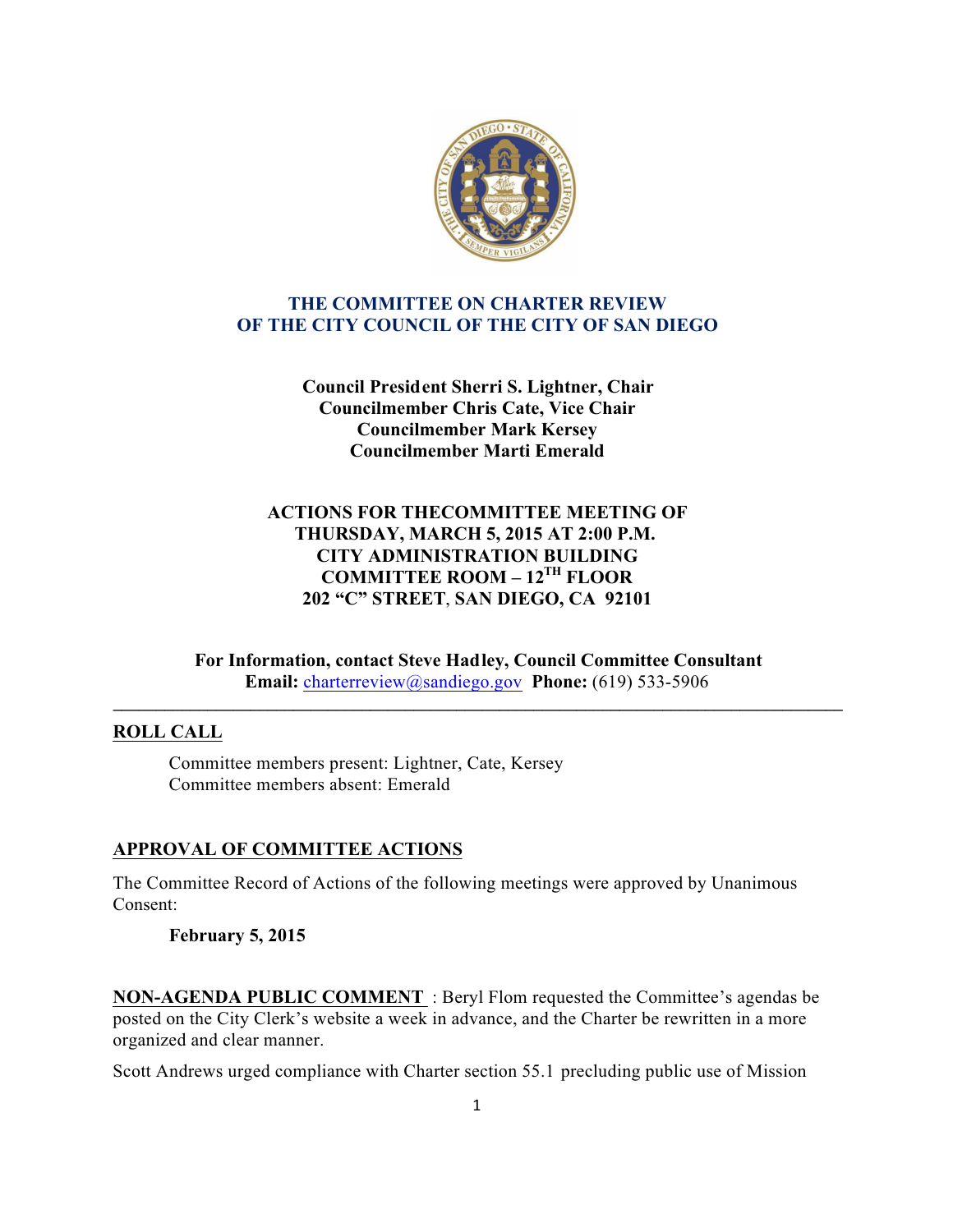Bay Park's South Shores forever, and section 225 by fully identifying the LLCs the City contracts with.

Norma Damashek urged the Committee to refer to the Los Angeles City Charter as a model document, have confidence in the City Attorney's reports, consider establishing an elected Charter Commission and make full use of City TV to facilitate the Charter review process through round-table discussions as well as broadcasting committee meetings.

John Casey noted that San Diego High School's lease in Balboa Park expires in 10 years, suggesting the Charter allow educational use on city parkland and the current Charter requirement of a 2/3 vote of the electorate to un-designate parkland be changed to a 2/3 vote of the City Council or a lower threshold of the electorate.

# **COMMITTEE MEMBERS, MAYOR, INDEPENDENT BUDGET ANALYST, CITY ATTORNEY, CITY CLERK, DIRECTOR OF LEGISLATIVE AFFAIRS COMMENT** :

Councilmember Cate asked if the Chair's outline of the Committee's future agendas could be made public. The Chair responded that it would be when it is finalized.

Deputy City Attorney Paul Cooper advised the Committee in order to be consistent with the strong mayor form of government, referrals for staff work should be directed to: 1) the Mayor's Office if for city staff directed by him, 2) the appropriate independent city department if for staff outside the Mayor's purview or 3) the Committee's own staff. Felipe Monroig responded that the Mayor's Office is happy to work with the Committee's staff to see that the city departments provide the technical assistance the Committee seeks as appropriate.

# **REQUESTS FOR CONTINUANCE:** None

# **INFORMATION AGENDA:**

ITEM-1: Report from the City Attorney regarding the SINGLE SUBJECT RULE FOR BALLOT MEASURES

Informational item only. No action taken.

#### **DISCUSSION AGENDA :**

ITEM-2: Consideration of a proposal from the Department of Performance and Analytics regarding the USE OF GENDER NEUTRAL LANGUAGE THROUGHOUT THE CITY CHARTER (*Oral Report)*

> Motion by Councilmember Cate to recommend that the City Attorney modify all sections of the Charter to use gender neutral language. Second by Chair Lightner.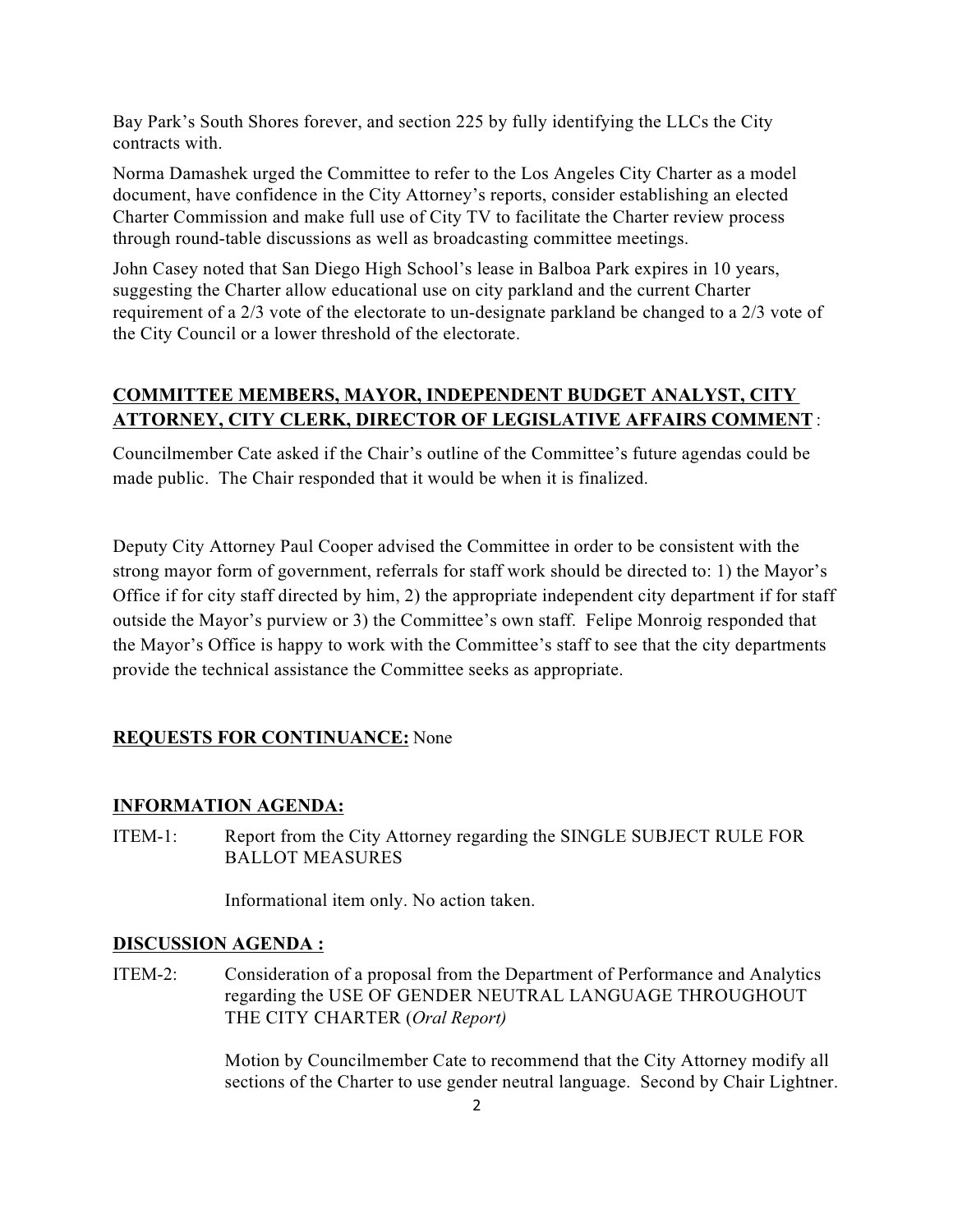Passed by the following vote: Yea: Lightner, Cate, Kersey Nay: None Recused: None Not Present: Emerald

ITEM-3: Consideration of a proposal from the Department of Performance and Analytics regarding the REMOVAL OF ARTICLE VI – BOARD OF EDUCATION FROM THE CITY CHARTER (*Oral Report)*

No action taken.

Chair Lightner suggested a motion requesting the City Attorney and San Diego Unified School District Counsel prepare ballot language that would transfer Article VI and all of its legal definitions and authority that the San Diego Unified School District uses to the District's governing documents, but no motion was made.

 Andra Donovan, General Counsel for the San Diego Unified School District also presented, and informed the Committee that she intends to work with the City Attorney's Office to see if changes can be made without a ballot measure, because a ballot measure might be inappropriate given that the City and School District boundaries and voting constituencies are different.

ITEM-4: Consideration of revisions to the City Charter including sections 12.1, 24.1 and 41.1 as identified in the Report from the County Grand Jury dated February 3, 2015, regarding COMPENSATION OF CITY OF SAN DIEGO ELECTED **OFFICIALS** 

No action taken.

ITEM-5: Consideration of Report 15-04 from the Office of the Independent Budget Analyst regarding the PROPOSED RESPONSE to the San Diego County Grand Jury Report Entitled "COMPENSATION OF CITY OF SAN DIEGO ELECTED OFFICIALS"

> Motion by Councilmember Cate to refer the item to the City Council without recommendation, and request the Salary Setting Commission to provide input prior to the item being docketed for Council. Second by Councilmember Kersey.